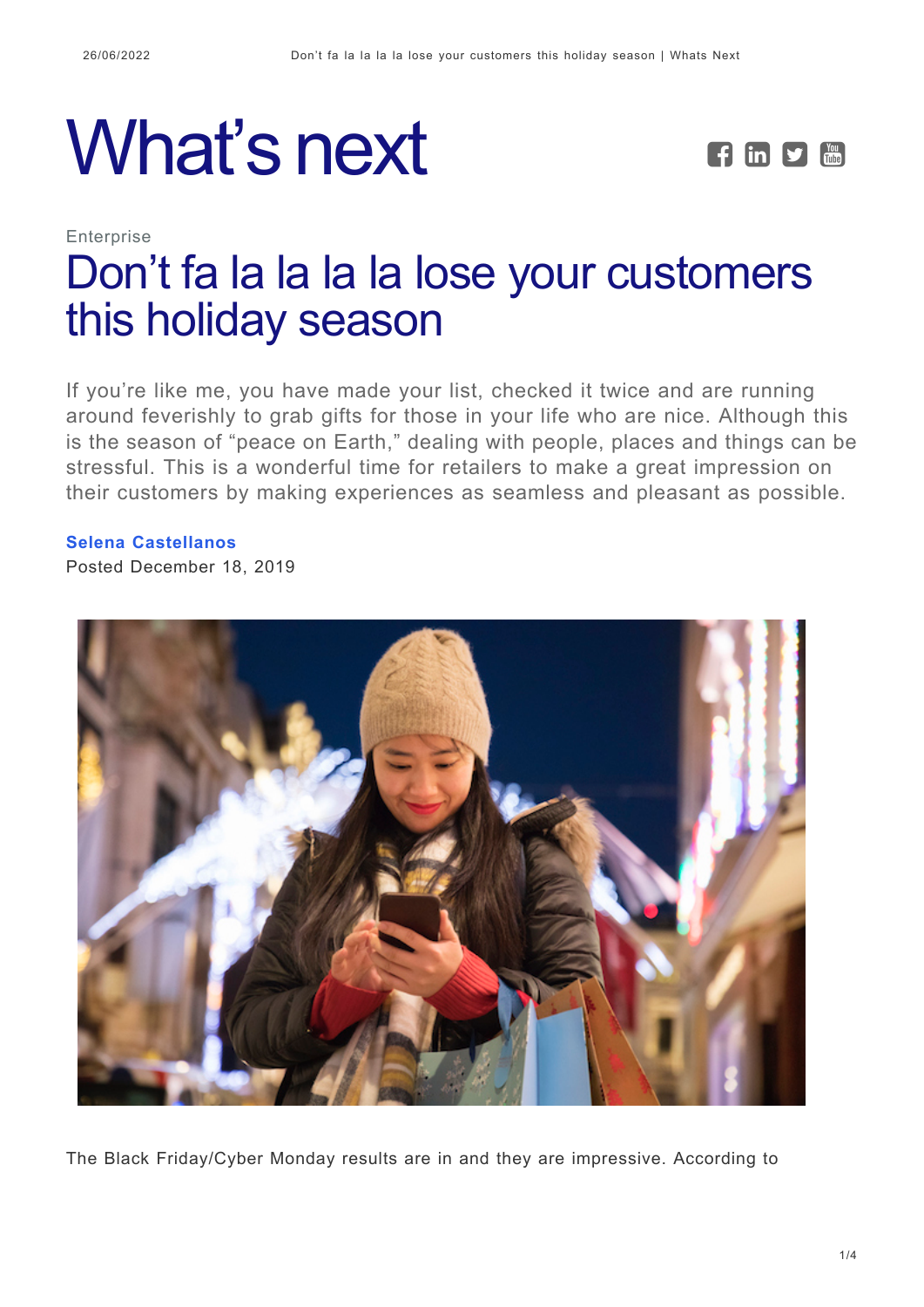the [National Retail Federation \(NRF](https://nrf.com/media-center/press-releases/thanksgiving-draws-nearly-190-million-shoppers)*[\)](https://nrf.com/media-center/press-releases/thanksgiving-draws-nearly-190-million-shoppers)* total revenues exceeded the expected \$8B in the US, representing growth of approximately 11%. Perhaps some of the most impressive data points I read following this massive retail event is that, according to [Adobe Analytics,](https://www.cnbc.com/2018/11/24/black-friday-pulled-in-a-record-6point22-billion-in-online-sales-adobe.html) 33.5% of all transactions took place on mobile devices. The convenience of anytime, anywhere access is changing spending behaviors and it's only expected to grow.

As I reflect on these impressive statistics, I would be remiss in not sharing my own personal shopping experience that weekend. It illustrates how important truly consistent, well-executed, multi-channel customer engagement is.

# **A shopper's dilemma**

Several years ago, when my daughter was a tween, we really enjoyed our Black Friday adventures. We would set our alarm clocks for 4a.m., run to Starbucks for a sugar-laden hot chocolate and engage in what can only be described as "Hunger Games for Shopping." This included strategic line queuing, divide and conquer running to our "door buster" favorites and extensive research to determine the absolute lowest price available on our attack list.

Eventually people began to head out on Thanksgiving Day and that is where I drew the line and didn't want to forfeit precious family time. Since then, these traditions have evolved to an occasional shop on Black Friday, to a more vigorous Cyber Monday approach.

This year I had my eye on a drone (the actual gift has been changed to protect Christmas morning surprises). Having done my research, I narrowed it down to two retailers. Although the prices were very similar, the question that remained was primarily around assembly. Would this large "drone" come fully assembled? Were there additional delays in pick-up due to this assembly, and was there an associated fee with this assembly? I scoured the web from my mobile phone (my first channel in this omni-channel experience) and didn't find the answers I sought. I picked up the phone (second channel) to the actual brick and mortar stores, and at one retailer I got a very terse response of "no, you have to put it together yourself." The second retailer didn't have a working phone system and it immediately hung up. Now I'm irritated and more resolved to get my answers and decided to engage Twitter. Yep, you guessed it, my third channel was social media, and it is a channel that demands deference as 22% of all people on Twitter use this platform to engage with retailers and 7% of all transactions were socially referred.

Although the store in question responded to my tweets, the responses about assembly were unclear, so I engaged my fourth channel; chat on the web. The information shared with chat was again inconsistent with what had been told to me prior, so I decided to call corporate. The contact center agent was sharp, he understood immediately my issue and worked diligently to engage directly with my store around assembly of my drone. This agent told me he had been with this particular retailer for over 10 years, and before we hung up he texted me my confirmation/case number and told me my item was already assembled and that Tina would be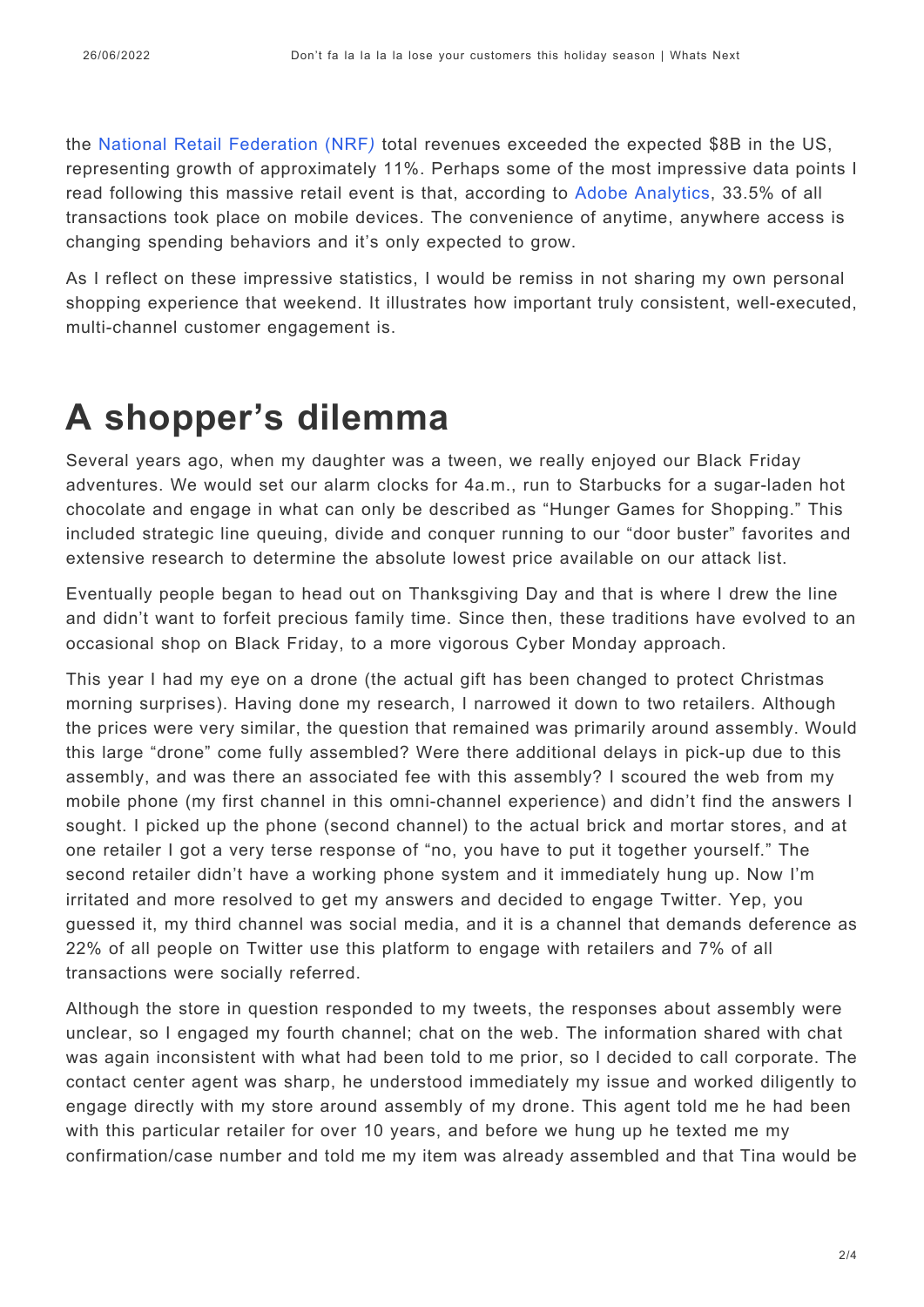my contact in the store.

After it was all said and done, I engaged on six different channels, went through the five stages of grief, and ultimately got what I wanted but suffered quite a bit to get there.

# **What can retailers learn from my experience?**

**Over-communicate – consistently:** Having a full service omni-channel experience is paramount in this digital age, but if the channels are not in lockstep, many opportunities can be lost.

**Technology can do the heavy lifting:** Allowing consumers to self-serve or leveraging for simple, every day questions can serve many purposes. It frees up the contact center agent to resolve greater, more complicated problems, but it also allows the consumer to move quickly about their day. This spring I wrote a [blog post](https://whatsnext.nuance.com/enterprise-2/spring-cleaning-contact-center/) about cleaning up the contact center, that illustrates the importance of keeping our contact center agents happy with this technology, to retain talent.

**People matter:** Never underestimate the power of a strong, human engagement. While we all understand how vital technology is in putting our best brand forward, we cannot overlook the impact of having skilled contact center agents who are empowered to resolve issues. Had I been connected to someone new, who struggled to answer my questions, without hesitation I would have given up.

With over \$8B on the line, retailers need to ensure all their channels and bases are covered. As not all consumers will go to any length to get what they need, a smart retailer needs to make it easy to do business.

**Tags:** [Customer Engagement Solutions](https://whatsnext.nuance.com/tag/customer-engagement-solutions/), [Customer Service Strategy,](https://whatsnext.nuance.com/tag/customer-service-strategy/) [Omnichannel Customer](https://whatsnext.nuance.com/tag/omnichannel-customer-service/) [Service,](https://whatsnext.nuance.com/tag/omnichannel-customer-service/) [Retail](https://whatsnext.nuance.com/tag/retail-2/)

## **More Information**